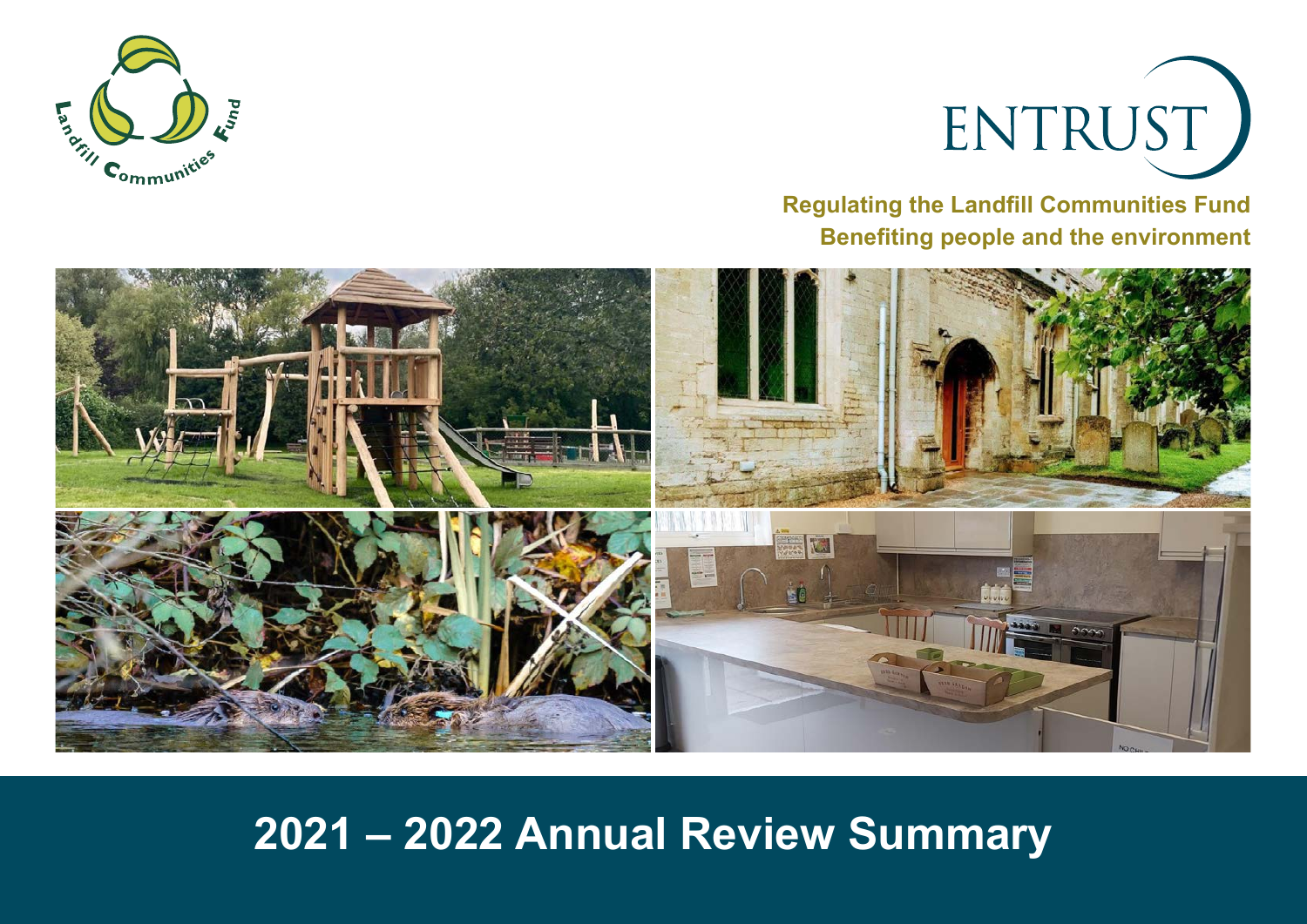### Chair's overview



### Dame Ann G Limb DBE DL Chair, ENTRUST

ENTRUST has operated as the Regulator of the Landfill Communities Fund (LCF), under Terms of Approval (TOA) from HM Revenue & Customs (HMRC) since the inception of the Fund in 1996. This reporting period represented the 25th anniversary of the Fund and I'm delighted that, as the Regulator of the Fund, ENTRUST has supported almost 4,100 enrolled Environmental Bodies (EBs) to complete more than 61,000 projects with a value of more than £1,62 bn across the lifetime of the Fund.

Throughout our tenure as the Regulator our core objectives have always been to:

- Mitigate the risk of financial loss to the Exchequer by providing HMRC with independent assurance that LCF monies are spent compliantly in accordance with the Regulations;
- Continue to deliver the requirements of the TOA, which ensures that we fully support HMRC in regulating the Fund and deliver the annual objectives and Key Performance Indicators (KPIs) set by HMRC; and
- To support funders, EBs and project applicants, using our 'coaching to compliance' ethos to deliver projects which improve their local community or environment whilst remaining in line with The Landfill Tax Regulations (1996) (Regulations).

ENTRUST's 2021-2024 Corporate Plan set out the activities, which we considered were key to our provision of regulatory services. As always, this report reflects on the delivery of those activities. However, at the year-end I would also like to reflect on the continued challenges which faced the Sector during the ongoing Pandemic. Despite these challenges, local communities across England and Northern Ireland have continued to register and deliver projects which have made a difference.

In October 2021 we published our latest Value for Money (VfM) report which is based on the information that EBs submit to ENTRUST. This indicated that 99 per cent of LCF projects completed in 2020/2021 improved the lives of people in the community, or achieved environmental benefits and 81.2 per cent brought together people from different backgrounds. In a time of economic uncertainty in local communities and in protecting our environment, the need for LCF projects to deliver VfM is more important than ever. In validating the information that is provided to ENTRUST by EBs, ENTRUST ensures that the LCF continues to make a difference to as many people and environments as possible. You can read more about our approach in this area in our [2022-2023 Corporate Plan](https://www.entrust.org.uk/about-us/corporate-documents/corporate-plans/).

2021/2022 was another challenging year for ENTRUST, but I am pleased to noted that we delivered all of our objectives and Key Performance Indicators (KPIs). We also continued to receive positive feedback from our annual EB satisfaction survey, which highlighted an 85 per cent overall level of satisfaction from those EBs who responded. Reflecting back on our core activities across the year, despite the Pandemic, I believe we maintained our commitment to work closely with all of our Stakeholders including the Association of Distributive and Environmental Bodies (ADEB), the Boards of the largest EBs and Landfill Operators (LOs) to make the LCF a success.

As ever, these results would not be possible without ENTRUST's most important asset – our Staff. I would like to end by thanking them for their hard work across the reporting period.

![](_page_1_Picture_12.jpeg)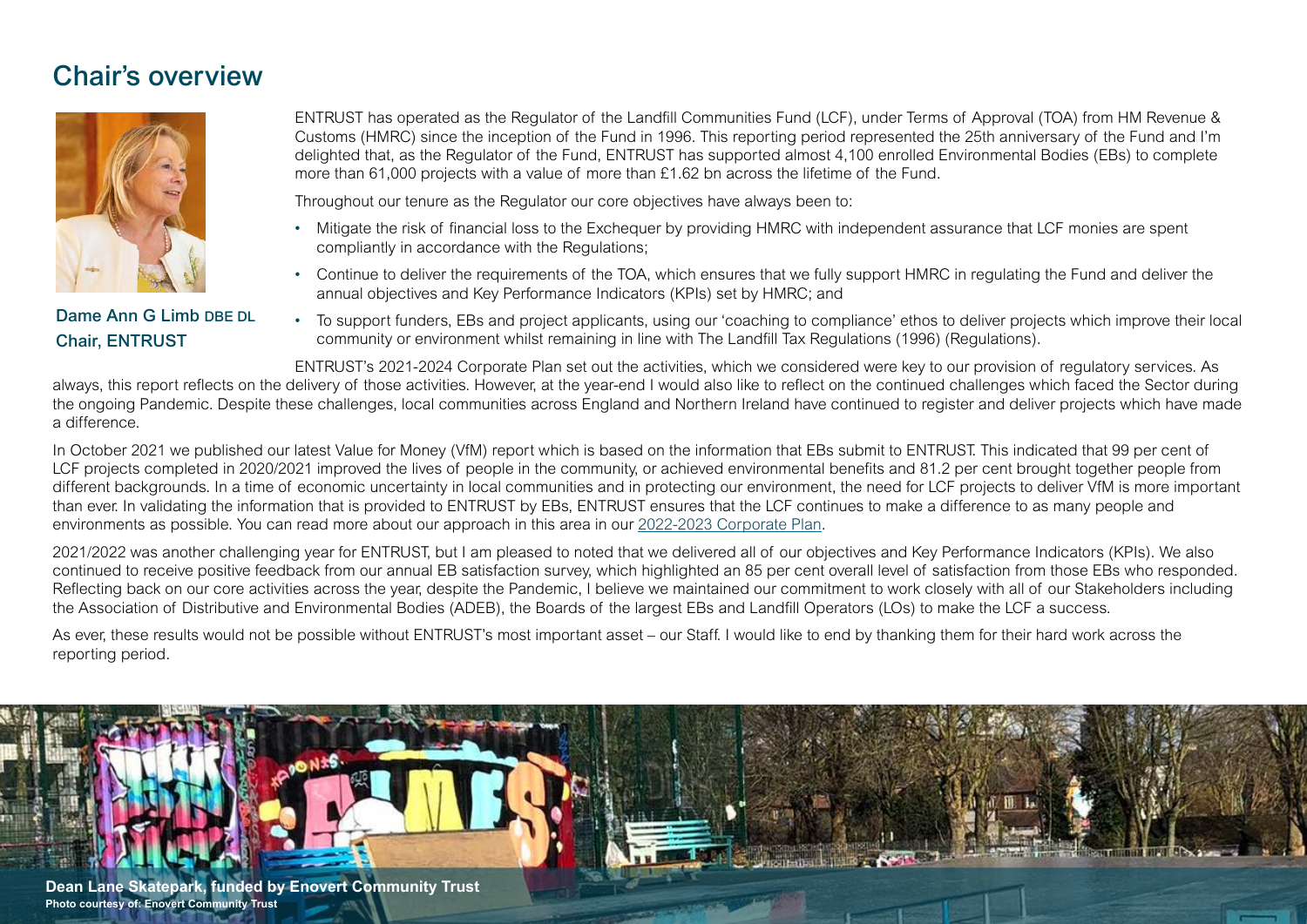### Chief Executive's operational review

![](_page_2_Picture_1.jpeg)

Christopher Welford Chief Executive, ENTRUST

Throughout the reporting period, despite the ongoing challenges of the Pandemic, we continued to deliver the 2021-2024 Corporate Plan.

Across the last twelve months we continued to prioritise continuous improvement measures, from scaling up our analysis and understanding of Stakeholder satisfaction scores, to delivering all of our training by virtual means (thus reducing costs and resource issues), to increasing the rigour of our assurance work by developing our Project Site Visits (PSVs) framework. From our previous assurance work, we identified a gap between assessing the financial compliance of a project, with the project initially registered with ENTRUST compared to the actual project that was delivered. Furthermore, we also considered it was prudent to assess a project's VfM and whether the project had delivered its aims and objectives. Across the year, our approach in developing the framework evolved and in 2022/2023, we are committed to working with our Stakeholders to further refine and improve it.

Running parallel to our commitment to continuous improvement, we continued to focus on ensuring two of HMRC's strategic priorities for the LCF continued to be met. In particular to:

- Reduce EB administration costs to below the recommended guidance of 7.5 per cent of annual project expenditure; and
- Reduce EB unspent funds at year end to no more than 1.5 times an EB's LCF income in that year.

In July 2021 we provided HMRC with an updated report on the value of the Sector and individual EBs use of Administration Costs and level of Unspent Funds for the 2020/2021 reporting data. For both measures the Sector comfortably met the recommended guidance levels. However, there were some EBs who failed to deliver HMRC's guidance levels and ENTRUST continued to monitor and work closely with organisations who required our support. We will report the 2021/2022 data to HMRC in July 2022.

HMRC KPI 3.2 requires us to ensure that 99 per cent of LCF monies are reported through the Statutory Annual Returns (Form 4) by the due date of 28 April each year. I am pleased to note that working with EBs, we exceeded this KPI, by ensuring that 99.9 per cent of funds held by EBs at the year-end were reported to ENTRUST by the due date. Furthermore, despite the continued challenges of the Pandemic we also delivered the highest ever return rate, of 88.5 per cent of all returns (from both funded and unfunded EBs) by the due date.

Whilst the impact of the Pandemic has been an ever present challenge over the last two years, I am hopeful that we are now moving back to a more settled period of time. As ever, we will continue to provide support to all our Stakeholders where they experience any continued difficulty, but we also look forward to the LCF continuing to deliver innovative, strong, compliant projects which improve local communities and the environment in England and Northern Ireland.

I would like to thank our Stakeholders for the flexibility and support in enabling ENTRUST to deliver our statutory duties to HMRC. Finally, I would also like to reiterate the Chair's thanks to ENTRUST Staff for their commitment to ENTRUST and facilitating the LCF's continued success.

![](_page_2_Picture_12.jpeg)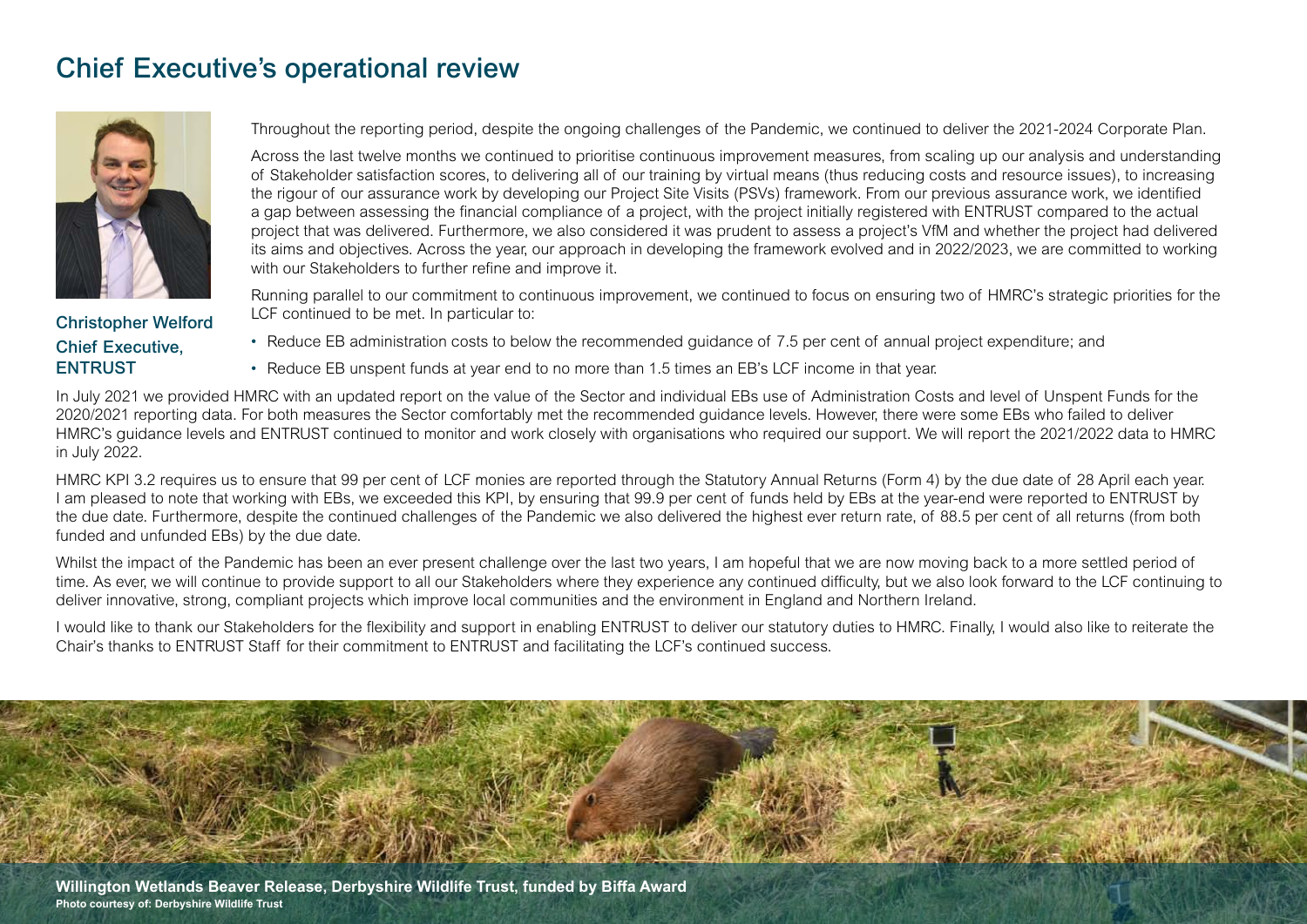![](_page_3_Picture_0.jpeg)

17 **has supported almost Since 1996 the Landfill Communities Fund** 

62,000

**projects with contributions from Landfill Operators totalling** £1.75bn

**as at 31 March 2022**

# In 2021/2022

We enrolled 25 EBs and registered 996 new projects. Our compliance inspectors conducted 208 reviews. The following charts show the spread of activity across the UK.

![](_page_3_Figure_7.jpeg)

\*includes Landtrust who are based in Scotland but operate in England

# EB satisfaction with ENTRUST

Each year we invite EBs to feed back on the services that we provide through an online satisfaction survey. As shown in these graphics the results from the 2021 survey for overall satisfaction, Compliance and Training remained very positive. The following chart shows the percentage of those who agree/ agree strongly.

![](_page_3_Figure_11.jpeg)

![](_page_3_Picture_12.jpeg)

Overall satisfaction (average response across all survey questions)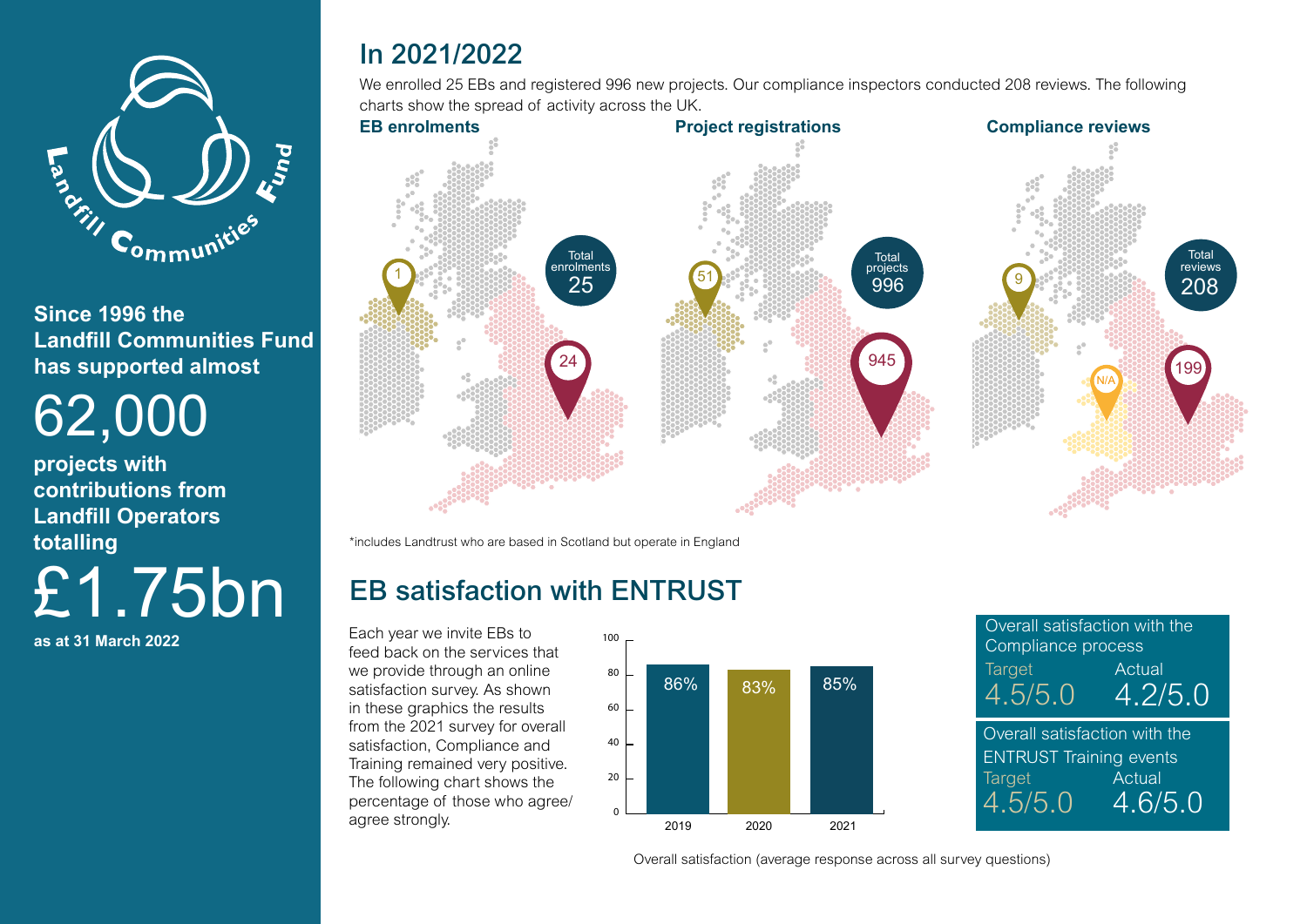![](_page_4_Picture_0.jpeg)

#### **Great Braxted Play Area funded by Enovert Community Trust Photo courtesy of: Craig Knapton and Enovert Community Trust**

![](_page_4_Picture_2.jpeg)

**Creating Coombe Wood, Woodland Trust funded by BIFFA Award Photo courtesy of: Woodland Trust**

## **Achievements**

We have delivered on all of our objectives and we have met all of our agreed KPIs on time and on budget as agreed with HMRC. As a best practice organisation we also set a number of internal targets. The table below shows our performance against our KPIs. More details are in our full annual report available on the ENTRUST website at [www.entrust.org.uk](https://www.entrust.org.uk/about-us/corporate-documents/annual-reports/)

|                         |                                                                                                          | <b>TARGET</b>             | <b>ACTUAL</b>                    |
|-------------------------|----------------------------------------------------------------------------------------------------------|---------------------------|----------------------------------|
| $\overline{\mathbf{5}}$ | <b>Percentage of EBs enrolled</b><br>in five working days                                                | 98%                       | 100%                             |
|                         | Percentage of projects registered<br>in five working days                                                | 98%                       | 99.8%                            |
|                         | <b>Number of compliance</b><br><b>inspection reviews</b>                                                 | $1/3$ active              | 208                              |
|                         | Ensure that 99 per cent of LCF funds are reported<br>through the Statutory Annual Return by the due date | 99%                       | 99.9%                            |
|                         | Maintain the online submission of all Forms at<br>100 per cent in 2021/2022                              | 100%                      | 100%*                            |
|                         | Publish 2020/2021 benchmarking data for EBs<br>by 30 June 2021                                           | By<br>30 June 2021        | Published<br>23 June 2021        |
|                         | <b>Report to HMRC priority regulatory improvements</b><br>to the Landfill Tax Regulations 1996           | <b>By</b><br>31 July 2021 | <b>Submitted</b><br>22 July 2021 |

\*includes those supported to complete electronic returns via email, as well as those completed directly online.